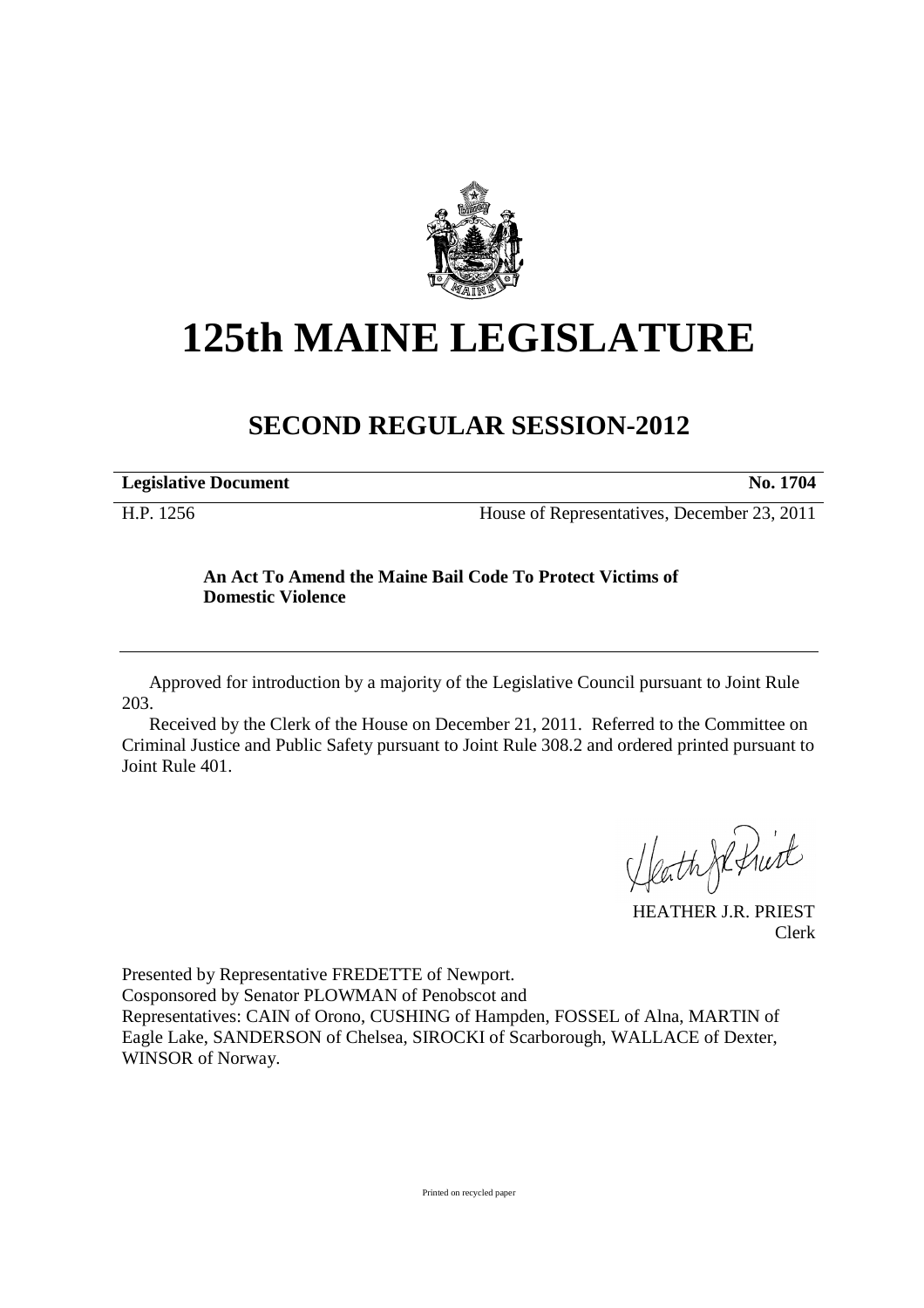| $\mathbf{1}$         | Be it enacted by the People of the State of Maine as follows:                                                                                                                                                                                                                         |
|----------------------|---------------------------------------------------------------------------------------------------------------------------------------------------------------------------------------------------------------------------------------------------------------------------------------|
| $\mathbf{2}$         | Sec. 1. 15 MRSA §1023, sub-§4, ¶C, as amended by PL 2011, c. 341, §2, is                                                                                                                                                                                                              |
| 3                    | repealed.                                                                                                                                                                                                                                                                             |
| 4                    | Sec. 2. 15 MRSA §1023, sub-§4, ¶C-1 is enacted to read:                                                                                                                                                                                                                               |
| 5                    | C-1. Set preconviction bail in a case involving domestic violence:                                                                                                                                                                                                                    |
| 6                    | Sec. 3. 15 MRSA §1026, sub-§3, $\P$ A, as repealed and replaced by PL 2007, c.                                                                                                                                                                                                        |
| 7                    | 518, §3, is amended to read:                                                                                                                                                                                                                                                          |
| 8                    | A. If, after consideration of the factors listed in subsection 4, the judicial officer                                                                                                                                                                                                |
| 9                    | determines that the release described in subsection 2-A will not reasonably ensure the                                                                                                                                                                                                |
| 10                   | appearance of the defendant at the time and place required, will not reasonably ensure                                                                                                                                                                                                |
| 11                   | that the defendant will refrain from any new criminal conduct, will not reasonably                                                                                                                                                                                                    |
| 12                   | ensure the integrity of the judicial process or will not reasonably ensure the safety of                                                                                                                                                                                              |
| 13                   | others in the community, the judicial officer shall order the pretrial release of the                                                                                                                                                                                                 |
| 14                   | defendant subject to the least restrictive further condition or combination of                                                                                                                                                                                                        |
| 15                   | conditions that the judicial officer determines will reasonably ensure the appearance                                                                                                                                                                                                 |
| 16                   | of the defendant at the time and place required, will reasonably ensure that the                                                                                                                                                                                                      |
| 17                   | defendant will refrain from any new criminal conduct, will reasonably ensure the                                                                                                                                                                                                      |
| 18                   | integrity of the judicial process and will reasonably ensure the safety of others in the                                                                                                                                                                                              |
| 19                   | community. These conditions may include that the defendant:                                                                                                                                                                                                                           |
| 20                   | (1) Remain in the custody of a designated person or organization agreeing to                                                                                                                                                                                                          |
| 21                   | supervise the defendant, including a public official, public agency or publicly                                                                                                                                                                                                       |
| 22                   | funded organization, if the designated person or organization is able to                                                                                                                                                                                                              |
| 23                   | reasonably ensure the appearance of the defendant at the time and place required,                                                                                                                                                                                                     |
| 24                   | that the defendant will refrain from any new criminal conduct, the integrity of the                                                                                                                                                                                                   |
| 25                   | judicial process and the safety of others in the community. When it is feasible to                                                                                                                                                                                                    |
| 26                   | do so, the judicial officer shall impose the responsibility upon the defendant to                                                                                                                                                                                                     |
| 27                   | produce the designated person or organization. The judicial officer may                                                                                                                                                                                                               |
| 28                   | interview the designated person or organization to ensure satisfaction of both the                                                                                                                                                                                                    |
| 29                   | willingness and ability required. The designated person or organization shall                                                                                                                                                                                                         |
| 30                   | agree to notify immediately the judicial officer of any violation of release by the                                                                                                                                                                                                   |
| 31                   | defendant;                                                                                                                                                                                                                                                                            |
| 32                   | (2) Maintain employment or, if unemployed, actively seek employment;                                                                                                                                                                                                                  |
| 33                   | (3) Maintain or commence an educational program;                                                                                                                                                                                                                                      |
| 34                   | (4) Abide by specified restrictions on personal associations, place of abode or                                                                                                                                                                                                       |
| 35                   | travel;                                                                                                                                                                                                                                                                               |
| 36<br>37<br>38<br>39 | Avoid all contact with a victim of the alleged crime, a potential witness<br>(5)<br>regarding the alleged crime or with any other family or household members of<br>the victim or the defendant or to contact those individuals only at certain times or<br>under certain conditions; |
| 40                   | (6) Report on a regular basis to a designated law enforcement agency or other                                                                                                                                                                                                         |
| 41                   | governmental agency;                                                                                                                                                                                                                                                                  |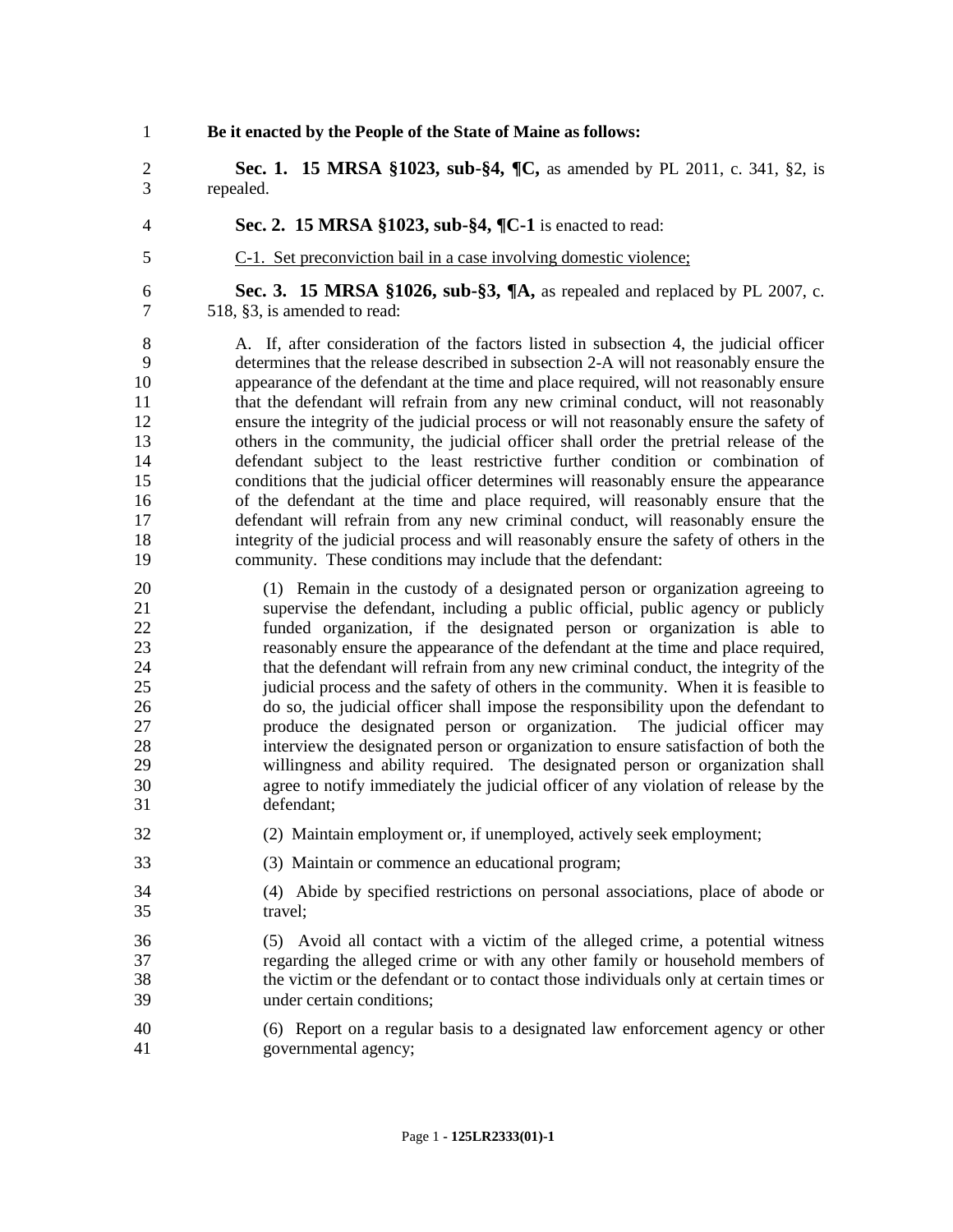| 1                                      | (7) Comply with a specified curfew;                                                                                                                                                                                                                                                                                                                                                                                                                                                                                                                                     |
|----------------------------------------|-------------------------------------------------------------------------------------------------------------------------------------------------------------------------------------------------------------------------------------------------------------------------------------------------------------------------------------------------------------------------------------------------------------------------------------------------------------------------------------------------------------------------------------------------------------------------|
| $\overline{2}$                         | (7-A) If the defendant has been charged with a crime involving domestic                                                                                                                                                                                                                                                                                                                                                                                                                                                                                                 |
| 3                                      | violence, submit to supervision by an electronic monitoring system under the                                                                                                                                                                                                                                                                                                                                                                                                                                                                                            |
| $\overline{4}$                         | supervision of an agency designated by the judicial officer that:                                                                                                                                                                                                                                                                                                                                                                                                                                                                                                       |
| 5                                      | (i) Immediately notifies law enforcement officers or other monitors, the                                                                                                                                                                                                                                                                                                                                                                                                                                                                                                |
| 6                                      | victim and other persons designated by the court to be at risk of harm of any                                                                                                                                                                                                                                                                                                                                                                                                                                                                                           |
| $\tau$                                 | breach by the defendant of a court-ordered restriction to remain within                                                                                                                                                                                                                                                                                                                                                                                                                                                                                                 |
| 8                                      | certain physical boundaries;                                                                                                                                                                                                                                                                                                                                                                                                                                                                                                                                            |
| 9                                      | (ii) Has a loud alarm that can be activated to warn the victim or other person                                                                                                                                                                                                                                                                                                                                                                                                                                                                                          |
| 10                                     | designated by the court to be at risk of harm of the presence of the defendant                                                                                                                                                                                                                                                                                                                                                                                                                                                                                          |
| 11                                     | in an area from which the defendant has been barred; and                                                                                                                                                                                                                                                                                                                                                                                                                                                                                                                |
| 12                                     | (iii) Permits the cost of electronic monitoring to be assessed as court costs or                                                                                                                                                                                                                                                                                                                                                                                                                                                                                        |
| 13                                     | ordered by the court to be paid directly by the defendant as a condition of                                                                                                                                                                                                                                                                                                                                                                                                                                                                                             |
| 14                                     | bail;                                                                                                                                                                                                                                                                                                                                                                                                                                                                                                                                                                   |
| 15                                     | (8) Refrain from possessing a firearm or other dangerous weapon;                                                                                                                                                                                                                                                                                                                                                                                                                                                                                                        |
| 16                                     | (9) Refrain from use or excessive use of alcohol and from any use of drugs;                                                                                                                                                                                                                                                                                                                                                                                                                                                                                             |
| 17                                     | (10) Undergo, as an outpatient, available medical or psychiatric treatment, or                                                                                                                                                                                                                                                                                                                                                                                                                                                                                          |
| 18                                     | enter and remain, as a voluntary patient, in a specified institution when required                                                                                                                                                                                                                                                                                                                                                                                                                                                                                      |
| 19                                     | for that purpose;                                                                                                                                                                                                                                                                                                                                                                                                                                                                                                                                                       |
| 20                                     | (10-A) Enter and remain in a long-term residential facility for the treatment of                                                                                                                                                                                                                                                                                                                                                                                                                                                                                        |
| 21                                     | substance abuse;                                                                                                                                                                                                                                                                                                                                                                                                                                                                                                                                                        |
| 22<br>23<br>24<br>25<br>26<br>27<br>28 | Execute an agreement to forfeit, in the event of noncompliance, such<br>(11)<br>designated property, including money, as is reasonably necessary to ensure the<br>appearance of the defendant at the time and place required, to ensure that the<br>defendant will refrain from any new criminal conduct, to ensure the integrity of<br>the judicial process and to ensure the safety of others in the community and post<br>with an appropriate court such evidence of ownership of the property or such<br>percentage of the money as the judicial officer specifies; |
| 29                                     | (12) Execute a bail bond with sureties in such amount as is reasonably necessary                                                                                                                                                                                                                                                                                                                                                                                                                                                                                        |
| 30                                     | to ensure the appearance of the defendant at the time and place required, to                                                                                                                                                                                                                                                                                                                                                                                                                                                                                            |
| 31                                     | ensure that the defendant will refrain from any new criminal conduct, to ensure                                                                                                                                                                                                                                                                                                                                                                                                                                                                                         |
| 32                                     | the integrity of the judicial process and to ensure the safety of others in the                                                                                                                                                                                                                                                                                                                                                                                                                                                                                         |
| 33                                     | community;                                                                                                                                                                                                                                                                                                                                                                                                                                                                                                                                                              |
| 34                                     | (13) Return to custody for specified hours following release for employment,                                                                                                                                                                                                                                                                                                                                                                                                                                                                                            |
| 35                                     | schooling or other limited purposes;                                                                                                                                                                                                                                                                                                                                                                                                                                                                                                                                    |
| 36                                     | (14) Report on a regular basis to the defendant's attorney;                                                                                                                                                                                                                                                                                                                                                                                                                                                                                                             |
| 37                                     | (15) Notify the court of any changes of address or employment;                                                                                                                                                                                                                                                                                                                                                                                                                                                                                                          |
| 38<br>39<br>40                         | Provide to the court the name, address and telephone number of a<br>(16)<br>designated person or organization that will know the defendant's whereabouts at<br>all times;                                                                                                                                                                                                                                                                                                                                                                                               |